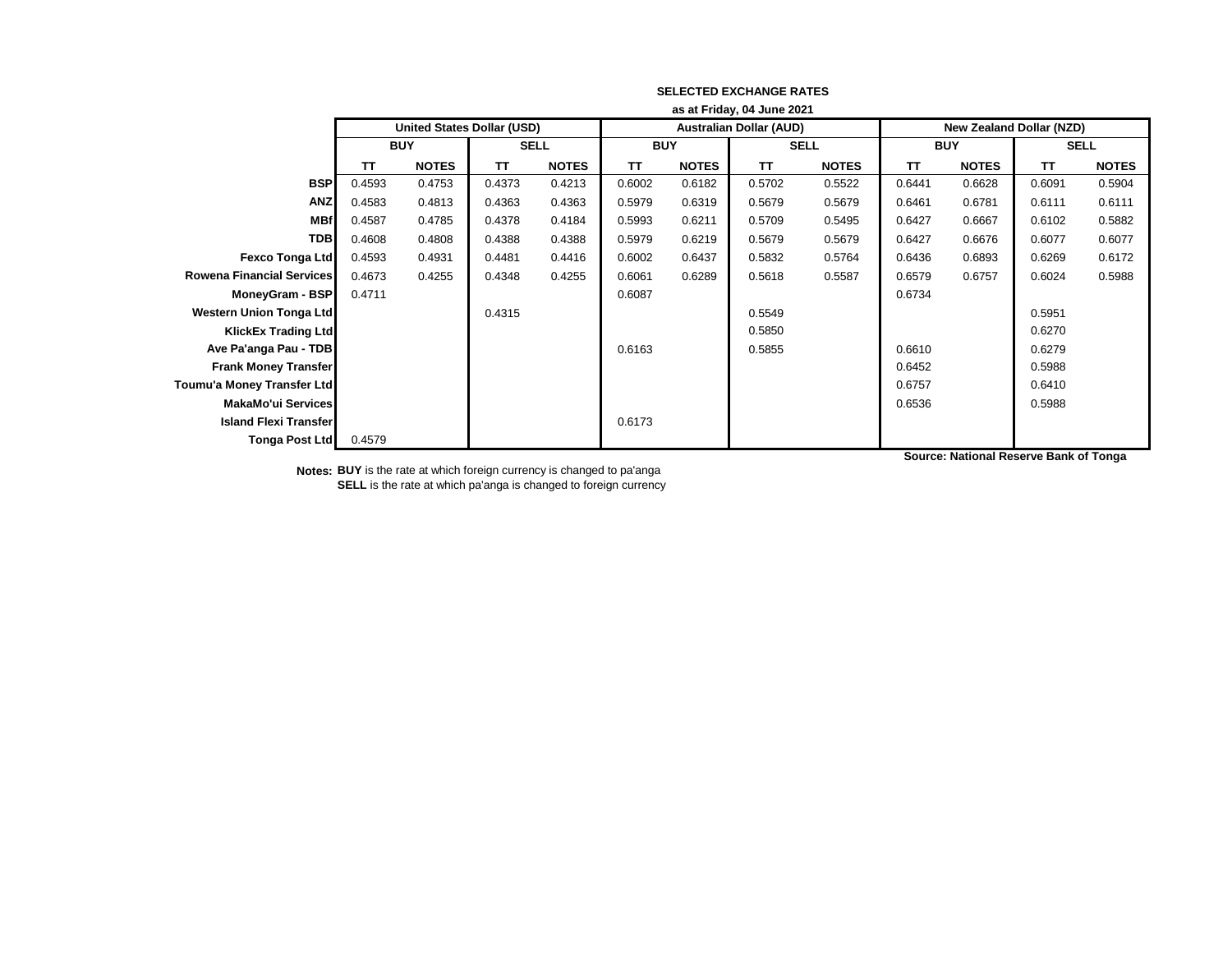|                               | as at Friday, 11 June 2021 |                                   |        |                           |           |              |                                |              |                                 |              |        |              |
|-------------------------------|----------------------------|-----------------------------------|--------|---------------------------|-----------|--------------|--------------------------------|--------------|---------------------------------|--------------|--------|--------------|
|                               |                            | <b>United States Dollar (USD)</b> |        |                           |           |              | <b>Australian Dollar (AUD)</b> |              | <b>New Zealand Dollar (NZD)</b> |              |        |              |
|                               | <b>BUY</b>                 |                                   |        | <b>SELL</b><br><b>BUY</b> |           | <b>SELL</b>  |                                | <b>BUY</b>   |                                 | <b>SELL</b>  |        |              |
|                               | TΤ                         | <b>NOTES</b>                      | TΤ     | <b>NOTES</b>              | <b>TT</b> | <b>NOTES</b> | TΤ                             | <b>NOTES</b> | TΤ                              | <b>NOTES</b> | TΤ     | <b>NOTES</b> |
| <b>BSP</b>                    | 0.4611                     | 0.4771                            | 0.4391 | 0.4231                    | 0.5956    | 0.6136       | 0.5656                         | 0.5476       | 0.6426                          | 0.6613       | 0.6076 | 0.5889       |
| <b>ANZ</b>                    | 0.4601                     | 0.4831                            | 0.4381 | 0.4381                    | 0.5929    | 0.6269       | 0.5629                         | 0.5629       | 0.6432                          | 0.6752       | 0.6082 | 0.6082       |
| <b>MBf</b>                    | 0.4605                     | 0.4785                            | 0.4395 | 0.4202                    | 0.5946    | 0.6173       | 0.5663                         | 0.5435       | 0.6412                          | 0.6667       | 0.6087 | 0.5848       |
| <b>TDB</b>                    | 0.4626                     | 0.4826                            | 0.4406 | 0.4406                    | 0.5931    | 0.6171       | 0.5631                         | 0.5631       | 0.6404                          | 0.6653       | 0.6054 | 0.6054       |
| <b>Fexco Tonga Ltd</b>        | 0.4611                     | 0.4951                            | 0.4498 | 0.4433                    | 0.5954    | 0.6387       | 0.5780                         | 0.5719       | 0.6423                          | 0.6876       | 0.6251 | 0.6157       |
| Rowena Financial Services     | 0.4673                     | 0.4831                            | 0.4348 | 0.4274                    | 0.6061    | 0.6250       | 0.5618                         | 0.5525       | 0.6579                          | 0.6757       | 0.6024 | 0.5952       |
| <b>T&amp;T Money Transfer</b> |                            |                                   |        |                           |           | 0.6174       |                                | 0.5694       | 0.6535                          | 0.6648       | 0.6100 | 0.6100       |
| MoneyGram - BSP               | 0.4699                     |                                   |        |                           | 0.6074    |              |                                |              | 0.6751                          |              |        |              |
| Western Union Tonga Ltd       |                            |                                   | 0.4304 |                           |           |              | 0.5459                         |              |                                 |              | 0.5879 |              |
| <b>Frank Money Transfer</b>   |                            |                                   |        |                           |           |              |                                |              | 0.6667                          |              | 0.6061 |              |
| MakaMo'ui Services            |                            |                                   |        |                           |           |              |                                |              | 0.6579                          |              | 0.6061 |              |
| <b>Island Flexi Transfer</b>  |                            |                                   |        |                           | 0.6098    |              |                                |              |                                 |              |        |              |
| <b>Tonga Post Ltd</b>         | 0.4593                     |                                   |        |                           |           |              |                                |              |                                 |              |        |              |

**Notes: BUY** is the rate at which foreign currency is changed to pa'anga **SELL** is the rate at which pa'anga is changed to foreign currency **Source: National Reserve Bank of Tonga**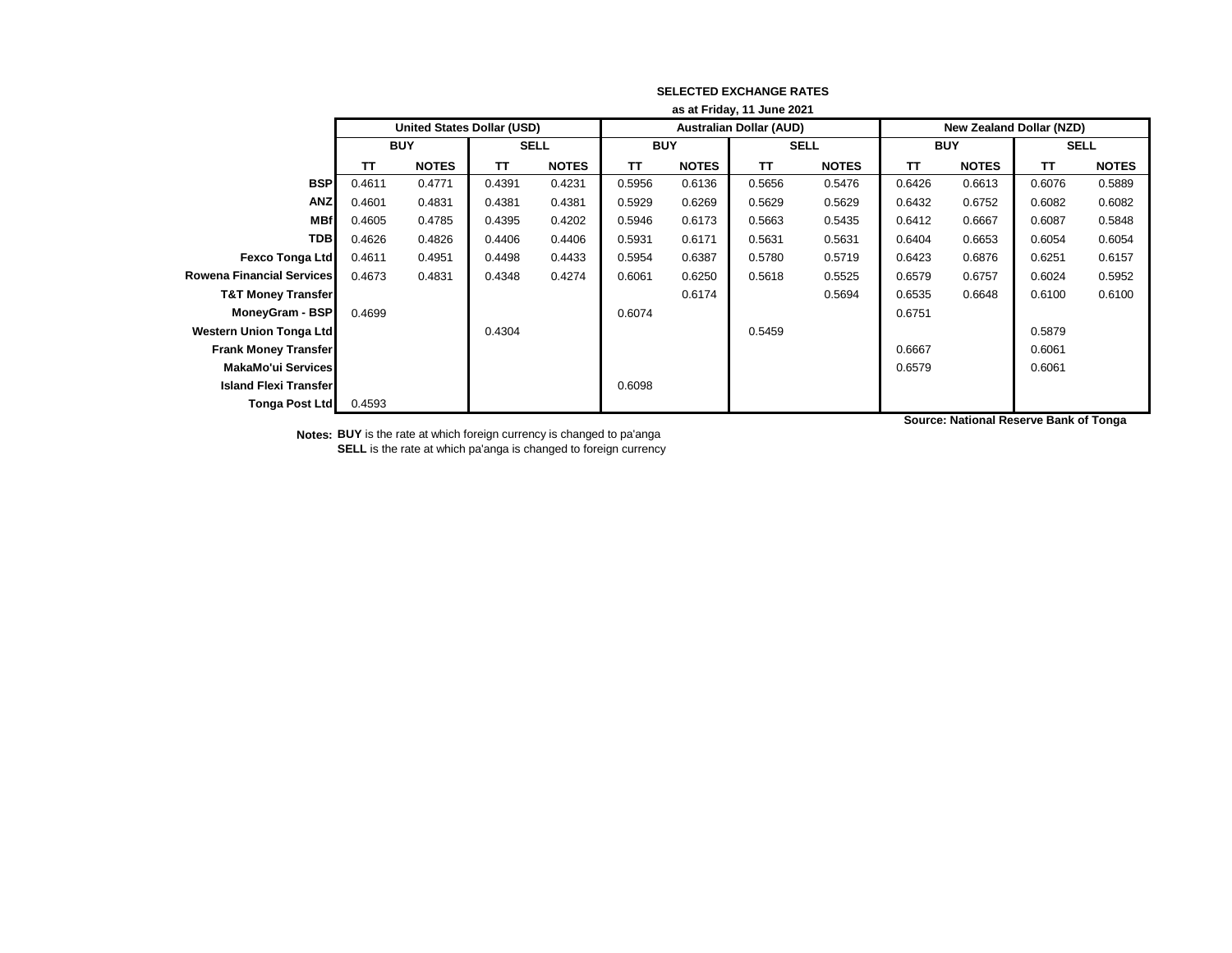|                                  | as at Friday, 18 June 2021        |              |             |              |            |              |                                |              |                                 |              |             |              |
|----------------------------------|-----------------------------------|--------------|-------------|--------------|------------|--------------|--------------------------------|--------------|---------------------------------|--------------|-------------|--------------|
|                                  | <b>United States Dollar (USD)</b> |              |             |              |            |              | <b>Australian Dollar (AUD)</b> |              | <b>New Zealand Dollar (NZD)</b> |              |             |              |
|                                  | <b>BUY</b>                        |              | <b>SELL</b> |              | <b>BUY</b> |              | <b>SELL</b>                    |              | <b>BUY</b>                      |              | <b>SELL</b> |              |
|                                  | TΤ                                | <b>NOTES</b> | TΤ          | <b>NOTES</b> | TΤ         | <b>NOTES</b> | TΤ                             | <b>NOTES</b> | TΤ                              | <b>NOTES</b> | <b>TT</b>   | <b>NOTES</b> |
| <b>BSP</b>                       | 0.4560                            | 0.4720       | 0.4340      | 0.4180       | 0.6046     | 0.6226       | 0.5746                         | 0.5566       | 0.6519                          | 0.6706       | 0.6169      | 0.5982       |
| <b>ANZ</b>                       | 0.4550                            | 0.4780       | 0.4330      | 0.4330       | 0.6020     | 0.6360       | 0.5720                         | 0.5720       | 0.6539                          | 0.6859       | 0.6189      | 0.6189       |
| <b>MBf</b>                       | 0.4554                            | 0.4739       | 0.4345      | 0.4167       | 0.6037     | 0.6250       | 0.5753                         | 0.5525       | 0.6506                          | 0.6757       | 0.6180      | 0.5952       |
| <b>TDB</b>                       | 0.4575                            | 0.4355       | 0.4355      | 0.4355       | 0.6012     | 0.6252       | 0.5712                         | 0.5712       | 0.6492                          | 0.6741       | 0.6142      | 0.6142       |
| <b>Fexco Tonga Ltd</b>           | 0.4560                            | 0.4895       | 0.4449      | 0.4383       | 0.6046     | 0.6486       | 0.5869                         | 0.5808       | 0.6520                          | 0.6978       | 0.6347      | 0.6249       |
| <b>Rowena Financial Services</b> | 0.4673                            | 0.4785       | 0.4348      | 0.4219       | 0.6061     | 0.6329       | 0.5618                         | 0.5618       | 0.6579                          | 0.6849       | 0.6024      | 0.6061       |
| <b>T&amp;T Money Transfer</b>    |                                   |              |             |              |            | 0.6256       |                                | 0.5710       | 0.6549                          | 0.6736       | 0.6410      | 0.6410       |
| Western Union Tonga Ltd          |                                   |              | 0.4281      |              |            |              | 0.5582                         |              |                                 |              | 0.6021      |              |
| <b>KlickEx Trading Ltd</b>       |                                   |              |             |              |            |              | 0.5870                         |              |                                 |              | 0.6330      |              |
| <b>Island Flexi Transfer</b>     |                                   |              |             |              | 0.6173     |              |                                |              |                                 |              |             |              |
|                                  |                                   |              |             |              |            |              |                                |              |                                 | .            | - - --      |              |

**Notes: BUY** is the rate at which foreign currency is changed to pa'anga **SELL** is the rate at which pa'anga is changed to foreign currency **Source: National Reserve Bank of Tonga**